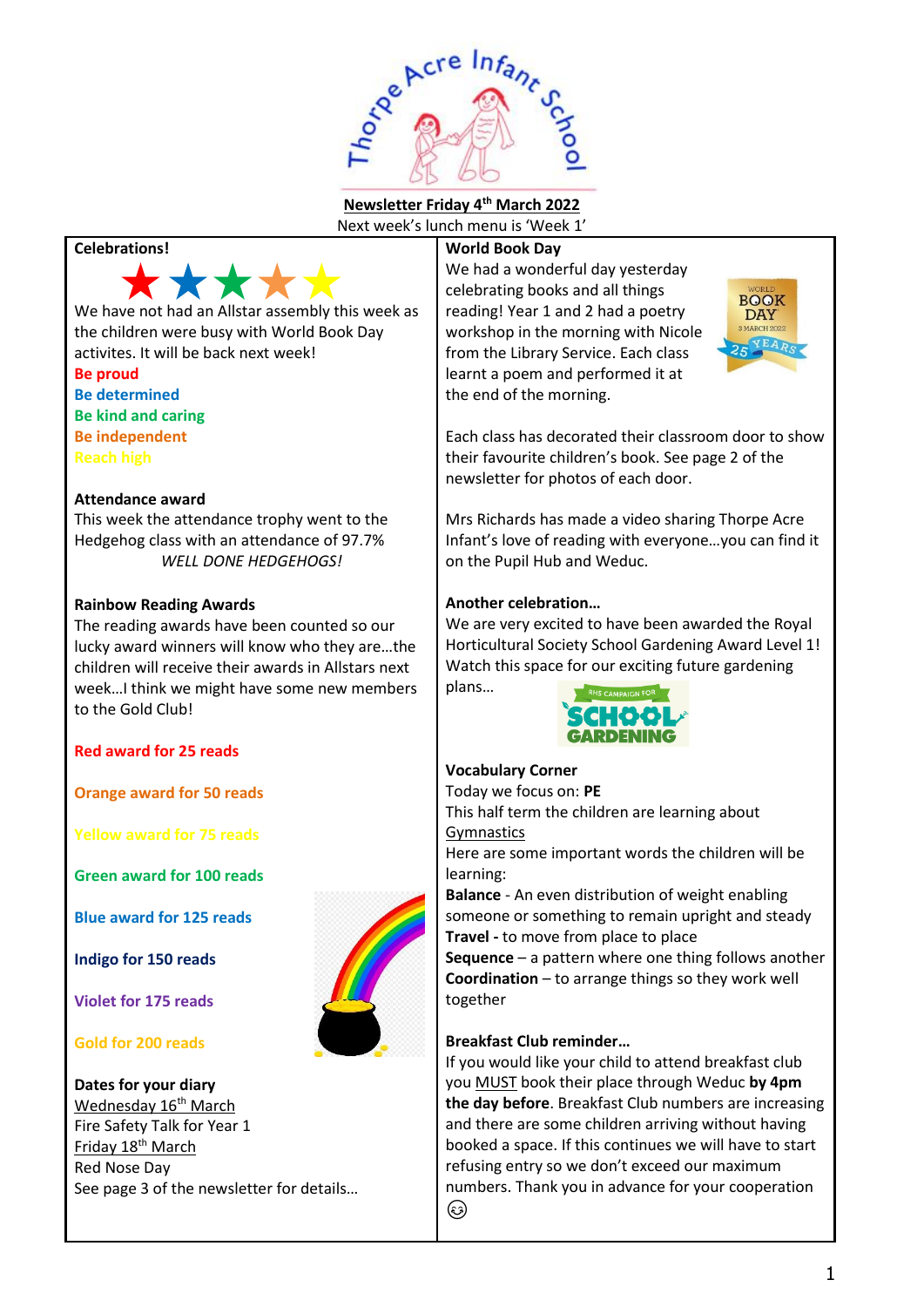

# **WORLD BOOK DAY – DECORATE YOUR DOOR!**